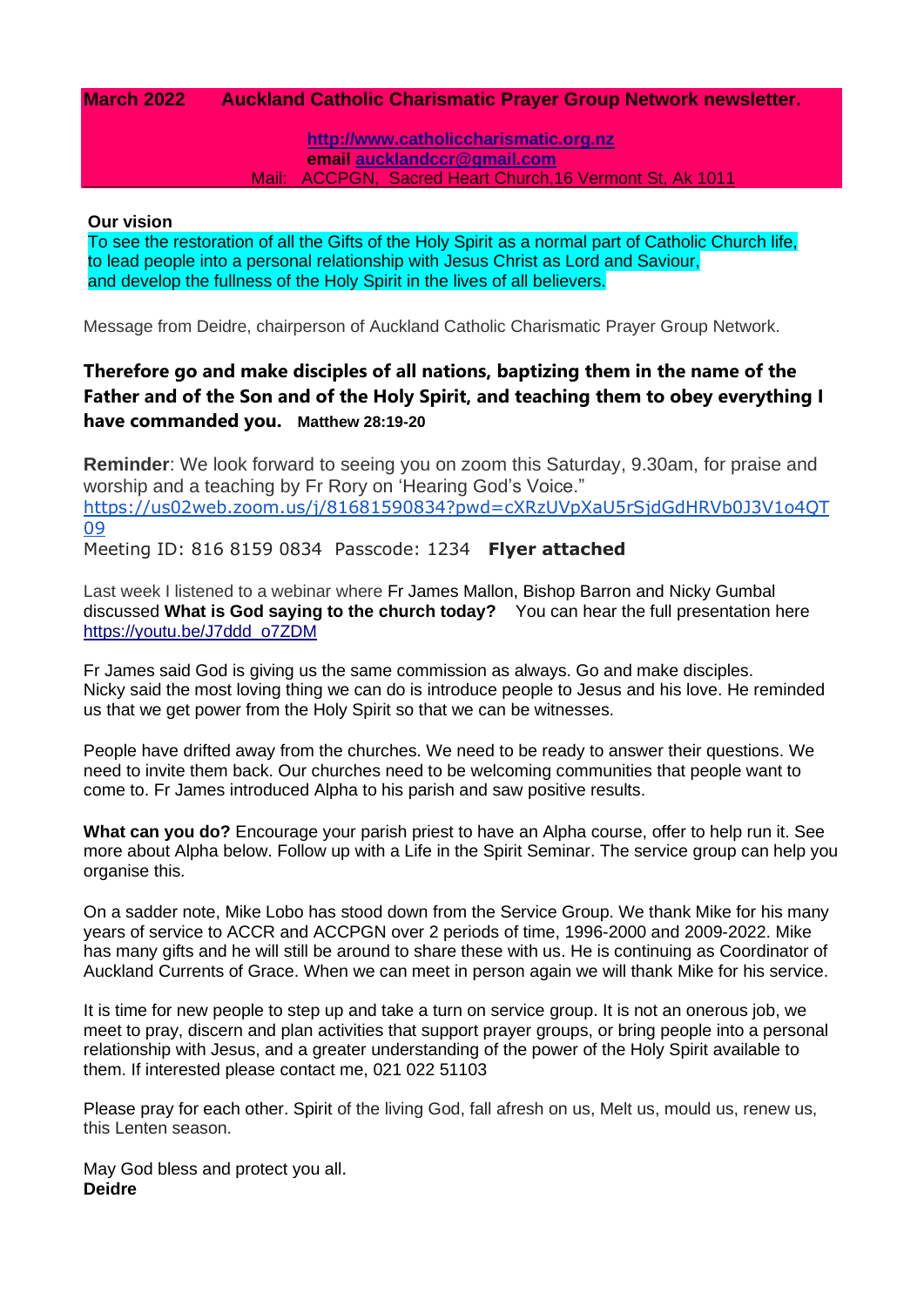### Calendar these CCR dates

| March 12 | 9.30am Zoom gathering for all.                                                                                     |
|----------|--------------------------------------------------------------------------------------------------------------------|
|          | Praise and worship, Teaching by Fr Rory on 'Listening to Gods<br>Voice', Fellowship.                               |
|          | https://us02web.zoom.us/j/81681590834?pwd=cXRzUVpXaU5rSjdGdHRV<br>b0J3V1o4QT09                                     |
|          | Meeting ID: 816 8159 0834<br>Passcode: 1234                                                                        |
| April 3  | Zoom workshop, 'Teach the teacher', on teaching God's Word.                                                        |
|          | https://us02web.zoom.us/j/84060927607?pwd=SXBORUE0aWlzQm45WV<br>pVb1lOcEFjQT09<br>ID: 840 6092 7607 Passcode: 1234 |
| June 5   | Pentecost celebration. More info later.                                                                            |

# **Alpha**

**Alpha** is a video series that churches use to create a culture where people are invited into a conversation about life, faith and Jesus. There are different versions available, including a series for youth. Each session involves food, a video and time for discussion. The series can be run online. Suitable for parishioners, non Christians or those no longer coming to church. For information about running Alpha in your parish, contact Deacon Steve Fraser; [stephenf@kidzcan.co.nz](mailto:stephenf@kidzcan.co.nz) or Niki MacGibbon, [Niki@alpha.org.nz](mailto:Niki@alpha.org.nz)

**The next Alpha course at Takapuna begins on Tuesday 22nd March, 7pm in St Josephs Church Hall.** No Charge. All welcome. To REGISTER contact Steve; [stephenf@kidzcan.co.nz](mailto:stephenf@kidzcan.co.nz) – Ph 021 439 407 OR Engelbert; email: [engelbert.dsouza@yahoo.com](mailto:engelbert.dsouza@yahoo.com) - Ph 021 0234 6853 Covid restrictions apply, including vaccination certificates.

## **Zoom Workshop on giving teachings at prayer group.**

Jesus the Good Shepherd prayer group is organising a zoom workshop, 'Teach the teacher', on teaching God's Word. The Workshop outcome is to learn how to prepare and deliver the Word at prayer meetings. **The workshop will be held on Sunday, 3 rd April from 4pm to 6pm.**

**Zoom**

**link: Click** [https://us02web.zoom.us/j/84060927607?pwd=SXBORUE0aWlzQm45WVpVb1lOcEF](https://us02web.zoom.us/j/84060927607?pwd=SXBORUE0aWlzQm45WVpVb1lOcEFjQT09) [jQT09](https://us02web.zoom.us/j/84060927607?pwd=SXBORUE0aWlzQm45WVpVb1lOcEFjQT09)

**Zoom Meeting ID: 840 6092 7607; Passcode: 1234 See flyer attached.**

## **Lent, a time for repentance. What is God saying to us?**

Iutita, from the Orewa prayer group, received the following words from the Lord in her prayer time on 13th February. It's very appropriate for us in Lent.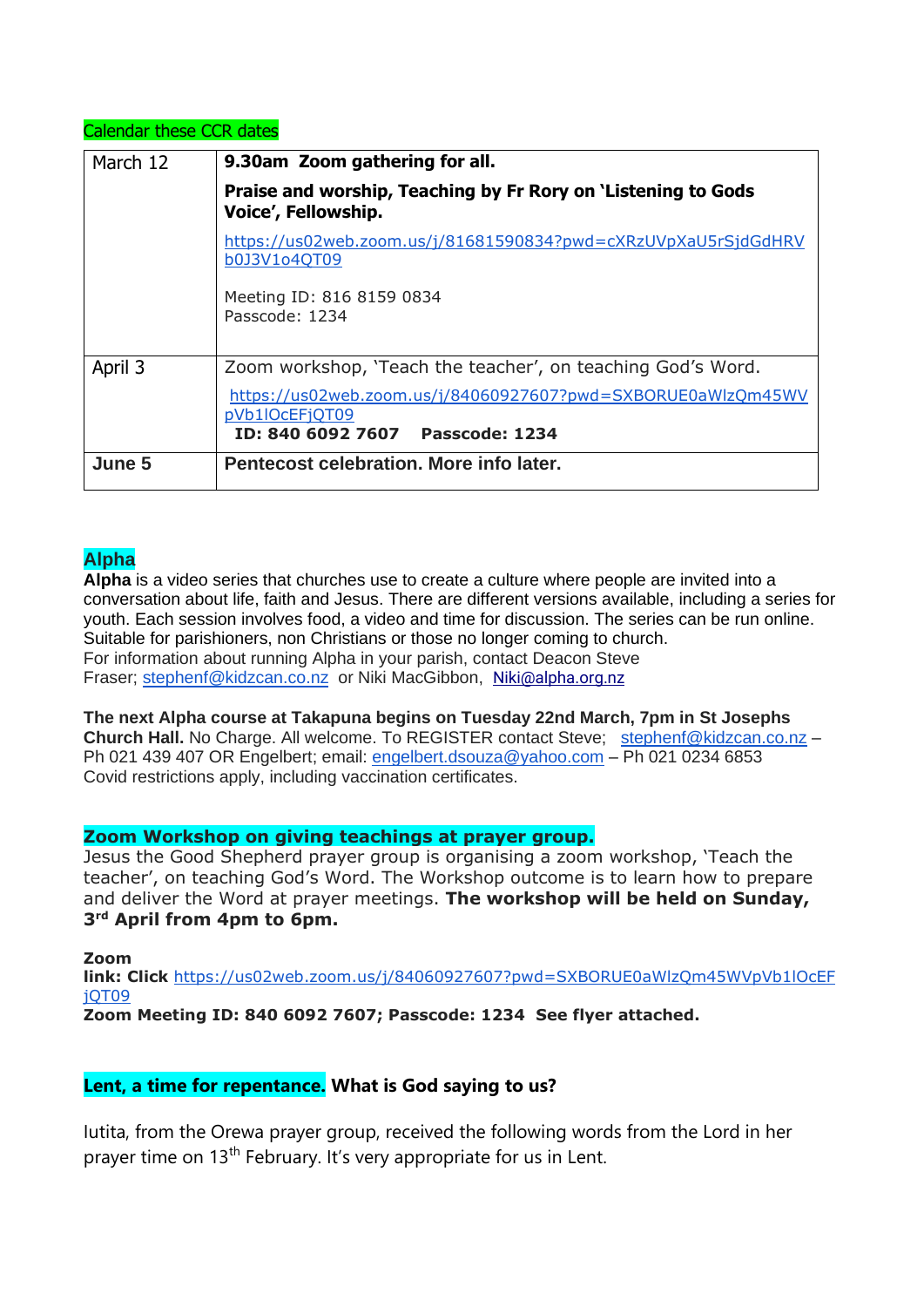*The Father's heart is deeply offended and aggrieved by the wickedness, the disobedience and ingratitude displayed Him by his children.* 

*Like the Israelites in the Old Testament, humanity has turned its back on God and as a result has lost its way.*

*But, the Father, true to his nature, ever merciful and compassionate, and ever faithful, is calling His children back, is calling you to return to Him with all your heart, and with prayer and fasting.*

*He is calling you to true repentance; to repent, not just for your sins but also for the sins of all humanity.* 

*Yes, this is a big responsibility. But God the Father is calling you to humbly acknowledge that you cannot do this on your own. You need my Divine Wisdom to guide you*

At this point Iutita was led to the Litany of the Sacred Heart of Jesus and she felt the Lord say to her to pray the Litany regularly, as well as prayer and fasting.

Here is a link for the litany. <https://www.ewtn.com/catholicism/teachings/litany-to-the-sacred-heart-of-jesus-270>

**Meet our new Bishop of Auckland (**Maybe watch these at your prayer meeting.) Bishop Steve Lowe introduces himself to us (7min) <https://www.youtube.com/watch?v=kRqhuiAt5JMost>

Getting to know Bishop Steve part 1 - [https://www.youtube.com/watch?v=7ebtprw9Tpc.](https://www.youtube.com/watch?v=7ebtprw9Tpc) Getting to know Bishop Steve part 2 - [https://www.youtube.com/watch?v=45Hh\\_VhxacE.](https://www.youtube.com/watch?v=45Hh_VhxacE) Note: in part 2 Bishop Steve answers the question "What are your hopes for the Diocese of Auckland?" He says that people discover Jesus, then speak Jesus, live Jesus and share Jesus.

# **Register your prayer group with Charis**

The charis international website has a place where each prayer group can register itself as a part of worldwide charismatic renewal. Leaders you can do this at <https://www.charis.international/en/prayer-groups/>

PS If you have a charismatic prayer group that isn't known to us please let me know.

**A good talk: Mercy: One key to understanding Pope Francis' papacy** <https://youtu.be/nLTVB2BmHME> Note: Fr Bernard's talk starts at 05:14 and ends at 52:55.

# **Reading material**

Michael Pender, who initiated The Gift program last year at St Michaels, Remuera, sadly passed away last December. His wife Janne has offered me some of his books. Please check the attached list and let me know if you would like any of them.

**Information and resources for prayer groups** [https://www.nsc](https://www.nsc-chariscenter.org/charismatic-prayer-group-resources/)[chariscenter.org/charismatic-prayer-group-resources/](https://www.nsc-chariscenter.org/charismatic-prayer-group-resources/)

# **ACCR Prayer intentions**

Our priests and bishops, especially older ones, as they continue to serve us at an age when others are enjoying retirement.